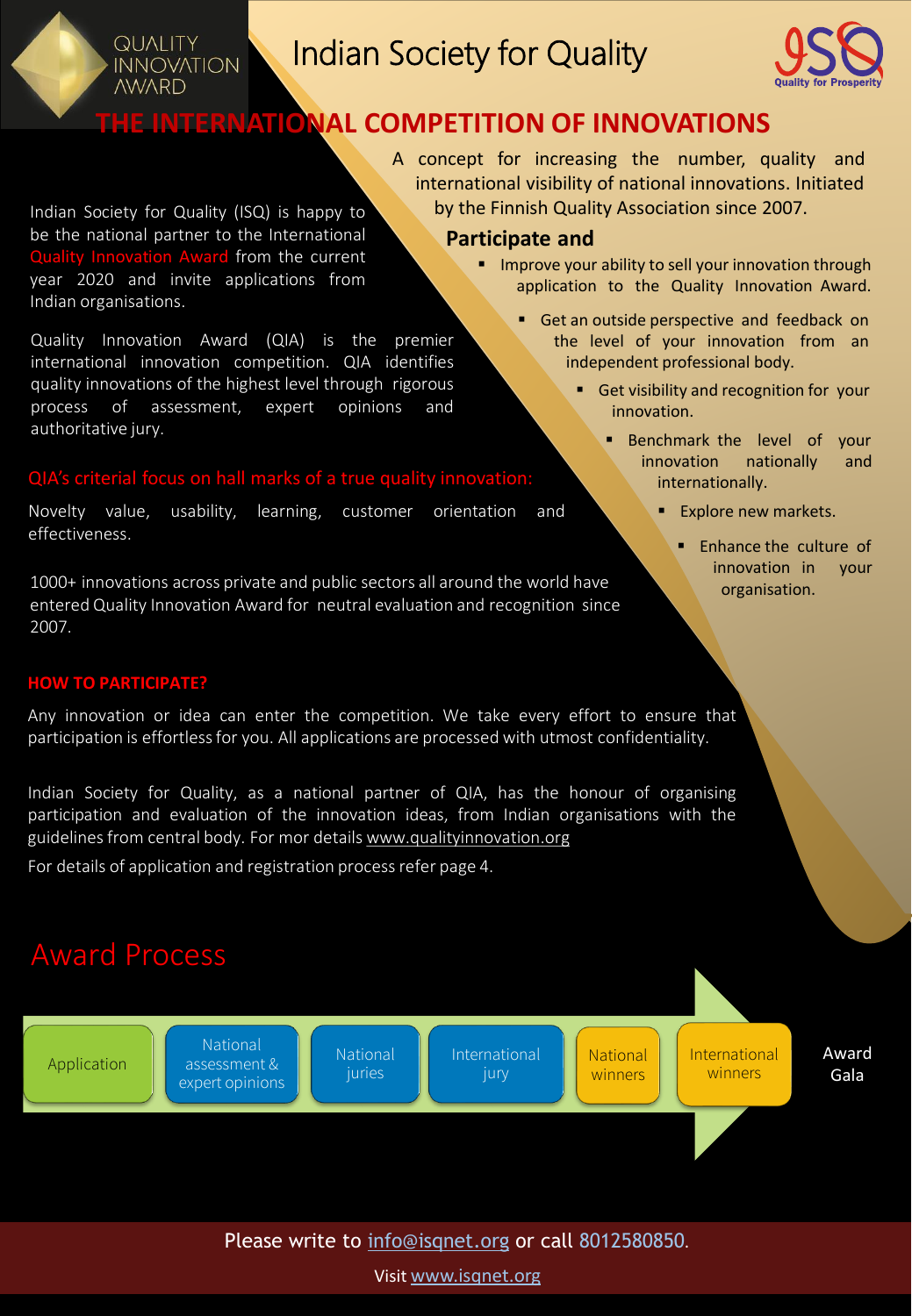

# What is Quality Innovation?

A quality innovation is an innovation that

- Has novelty value and is timely
- Is practical and can be utilized
- Has been developed in a systematic way
- Corresponds to stakeholder's current and future needs
- Has improved technical, social or commercial performance

# What types of innovations can participate?

The competition is open to all types of innovations, such as product innovations, process innovations, potential innovations, networking innovations, brand innovations, customer engagement innovations and responsible innovations. QIA looks for basically is something new and timely that has been developed systematically and that can produce or has produced excellent results. Additionally please refer page no. 2 on What is Quality Innovation.

QIA and ISQ take every effort to ensure that participation is effortless for the participants. All applications are processed with utmost confidentiality.

The application form to participate and instruction to fill the application form is attached.

| <b>COMPETITION CATEGORY</b>                                                                 | <b>WHO IS IT FOR</b>                                                                                                    |
|---------------------------------------------------------------------------------------------|-------------------------------------------------------------------------------------------------------------------------|
| <b>Potential Innovations</b>                                                                | For all innovations that are "still on paper" and have not<br>been tested in the market yet                             |
| Responsible & renewable innovations<br>(Circular economy and carbon neutrality innovations) | For innovations that have a clear environmental focus                                                                   |
| Health care sector innovations                                                              | For innovation in the health care sector                                                                                |
| Education sector innovations                                                                | For innovations in the education sector                                                                                 |
| Public sector innovations                                                                   | For innovations in the public / municipal sector                                                                        |
| <b>Business innovations</b><br>(Micro & startup companies)                                  | For companies with turnover less than 2 million Euro<br>(18 crores equivalent INR) and less than 10 employees           |
| <b>Business innovations</b><br>(Small and Medium Sized Enterprises)                         | For companies with turnover less than 50 million Euro<br>(450 crores equivalent INR) and less than 250 employees.       |
| <b>Business innovations</b><br>(Large companies)                                            | For companies with turnover more than 50 million Euro<br>(450 crores equivalent INR) and/ or more than 250<br>employees |

#### Which category am I supposed to participate in?

If innovations fits into multiple different categories, participant has to choose the closest in the table above.

# Key Dates:

- ✓Last date for receipt of applications **14.09.2020**
- ✓International jury submission period **26.10.-1.11.2020 (1 week)**
- ✓Material delivered to the Jury latest **6.11.2020**
- ✓International jury between **12.-27.11.2020 (2 weeks)**
- ✓Award ceremony **4.2.2021**



# INOVATION



Visit [www.isqnet.org](http://www.isqnet.org/)

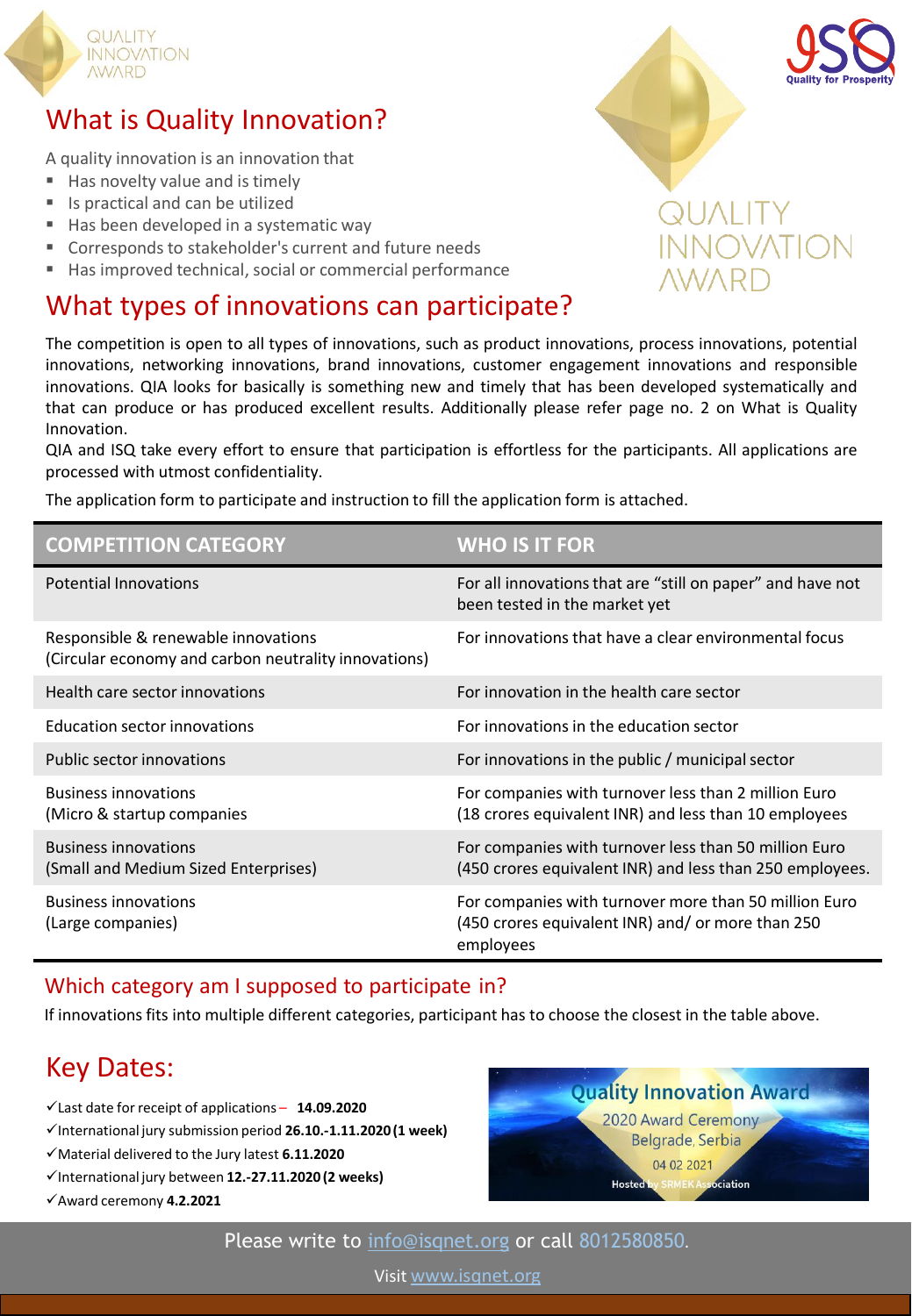



# Process on International Level

- The national winner of each category proceeds to the international level to compete against other national winners.
- An **Award Winner** and a two **Prize Winners** are recognised for each category.
- The highest scoring innovation in the international jury will be named as the **Innovation of Innovations.**
- Winners will be revealed in Award Ceremony 04.02.2021 at Belgrade, Serbia

# How to apply:

Please find the attached application form which is self explanatory.

The filled Application form need to be sent to [info@isqnet.org](mailto:info@isqnet.org)

Application fee: Rs. 1,000/- inclusive of taxes. (Rupees One Thousand Only) per application. More than one application is permissible from an organisation.

Payment may be made through net-banking. The account details for payment is given below. Cheque/ DD should be drawn in favour of INDIAN SOCIETY FOR QUALITY Payable at NEW DELHI.

#### **Note:** Please mention details about payment reference of application fees in the mail. NO other fees need to paid for the national winner while proceeding to international level. Please provide billing address, GST Number for raising the invoice.

Beneficiary Bank Account Name: Indian Society for Quality Name of the Bank : HDFC Bank RTGS/NEFT IFSC Code : HDFC 0000027

Bank Account No. **Branch** 

: 00272000001288 : Greater Kailash

# List of National Partners

| <b>EUSKALIT</b><br>(Basque Country)                                            |   | <b>SAIO</b><br>(Botswana)                                                                             |           | China Association<br>for Quality                                |
|--------------------------------------------------------------------------------|---|-------------------------------------------------------------------------------------------------------|-----------|-----------------------------------------------------------------|
| Czech Society<br>for Quality                                                   |   | <b>Estonian Association</b><br>for Quality                                                            |           | Finnish<br>Quality Association                                  |
| Hungarian National<br>Committee for EOQ                                        |   | <b>Israel Society</b><br>for Quality                                                                  | ₩         | Kazakh Organization<br>for Quality and<br>Innovation Management |
| Latvian Society<br>for Quality                                                 |   | Lithuanian Association<br>for Quality Management<br>and Innovations                                   |           | Russian Organization<br>for Quality                             |
| SAIQI - Southern<br>African Institute of<br>Quality and Innovation<br>(Rwanda) |   | SRMK - The Serbian<br>Quality Management<br>and Business<br><b>Excellence Association</b><br>(Serbia) | d'Ob<br>策 | SAIQI<br>(South Africa)                                         |
| CEX-<br>Centros de Excelencia<br>(Spain)                                       | 癵 | SAIQI<br>(Swaziland)                                                                                  |           | Swedish Institute<br>for Quality                                |
| SAIQI<br>(Zimbabwe)                                                            |   | <b>ISQ</b><br>(India)                                                                                 | ◉         |                                                                 |

Please write to [info@isqnet.org](mailto:info@isqnet.org) or call 8012580850.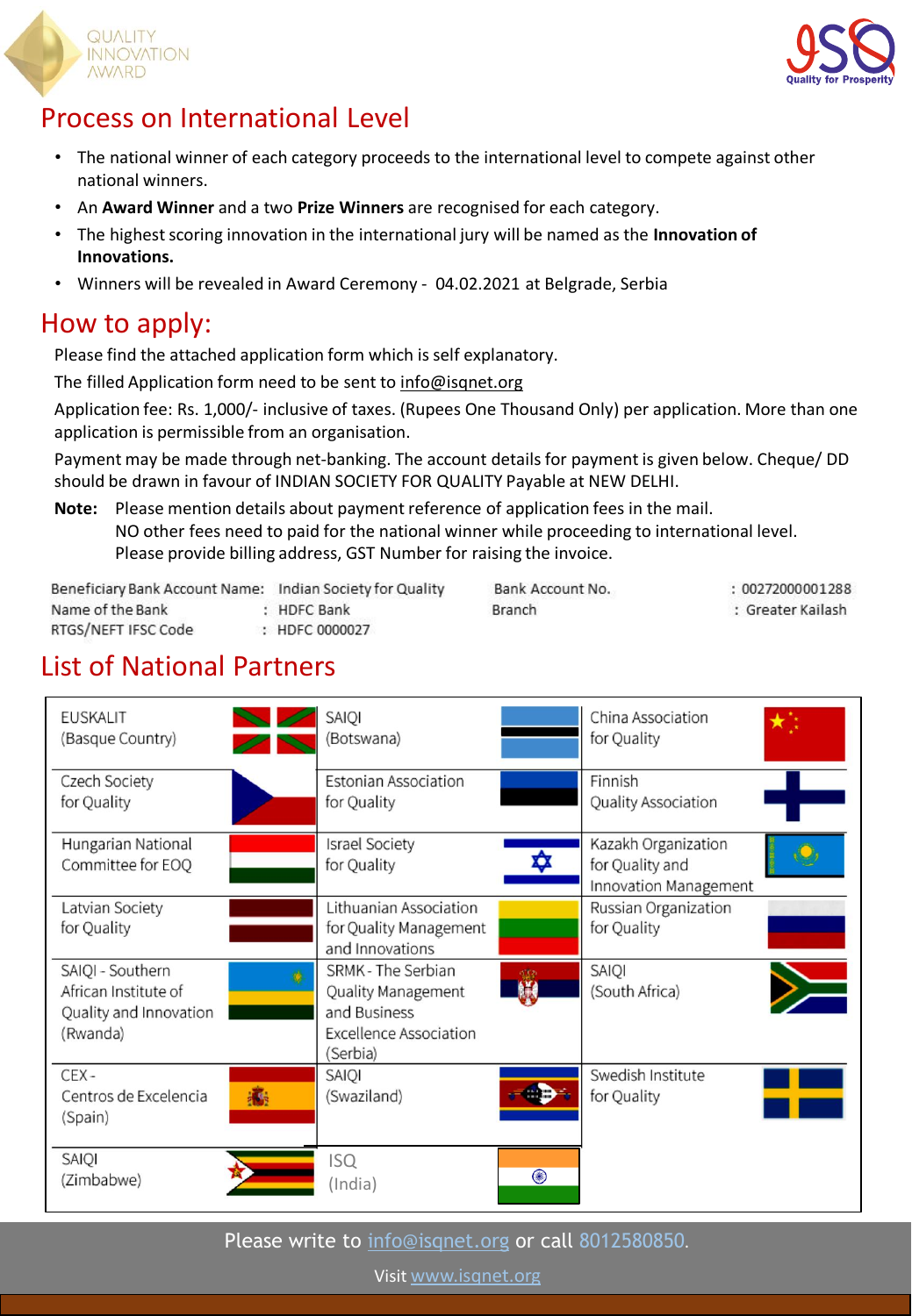# About Indian Society for Quality



is a registered 'Not-for-Profit' society formed by Quality Professionals with the objective of providing a National Forum for Quality Education and for advisory role. The society will act as a catalyst and facilitation body for exchange of information and experience regarding Quality Management principles, technology and practices.

Its Governing Council is headed by Dr. V. Krishnamurthy, doyen of quality movement in India as Chairman and Mr. Janak Mehta, the first Indian to receive DEMING DISTINGUISHED SERVICE AWARD FOR DISSEMINATION AND PROMOTION (OVERSEAS) as President with prominent personalities from diverse organisations as its members.

Activities of ISQ are aimed at creating platform to share and learn, opportunity to show case the achievements, present research papers in the field of Quality Management and recognise the achievers through awards.

**Visit our [website](https://www.isqnet.org/about-us/index.html)** to know more about ISQ, its Governing Council, purpose, objectives and activities.

## Awards & Recognition

ISQ has instituted many awards to recognize outstanding contributions by industry leaders, business professionals, TQM promoters in quality bodies and TQM counsellors who have selflessly contributed to the quality movement in India through their leadership and knowledge. For more details on the awards and the awardees from ISQ please visit [https://www.isqnet.org/awards/index.html.](https://www.isqnet.org/awards/index.html)

## Activities and Events

- ISQ's annual conference is its flagship event where eminent speakers are invited to address, the best case studies from successful organisations are presented. It also provides a platform to interact among quality professionals. For more details visit conference page in [www.isqnet.org](http://www.isqnet.org/) and [www.isqconference.org](http://www.isqconference.org/)
- ISQ conducts active learning sessions through seminars, workshops, training programs.
- To promote research, higher studies on quality management, ISQ plans to hold symposium where professionals, academicians are encouraged to present papers and the best of them are awarded.
- ISQ is a partner and board member in the **Asian Network for Quality (ANQ)** which is a consortium of Asian quality bodies. ISQ takes active participation in the events like ANQ Congress to give international exposure to Indian quality professionals through paper presentations and interactions. Visit [www.anforq.org.](http://www.anforq.org/)
- ISQ is happy to be National Partner along with 19 Asian and European nations to **Quality Innovation Award** (QIA) from 2020 which is the international competition of innovations.
- **eLearning programs:** At these difficult times of Covid-19 pandemic, ISQ has organised eLearning programs for the benefit of its members and quality professionals. Senior members with the expertise have come forward to conduct the sessions on a pro bono basis. For more details visit events [section](https://www.isqnet.org/category/events/national/index.html) of [www.isqnet.org.](http://www.isqnet.org/).